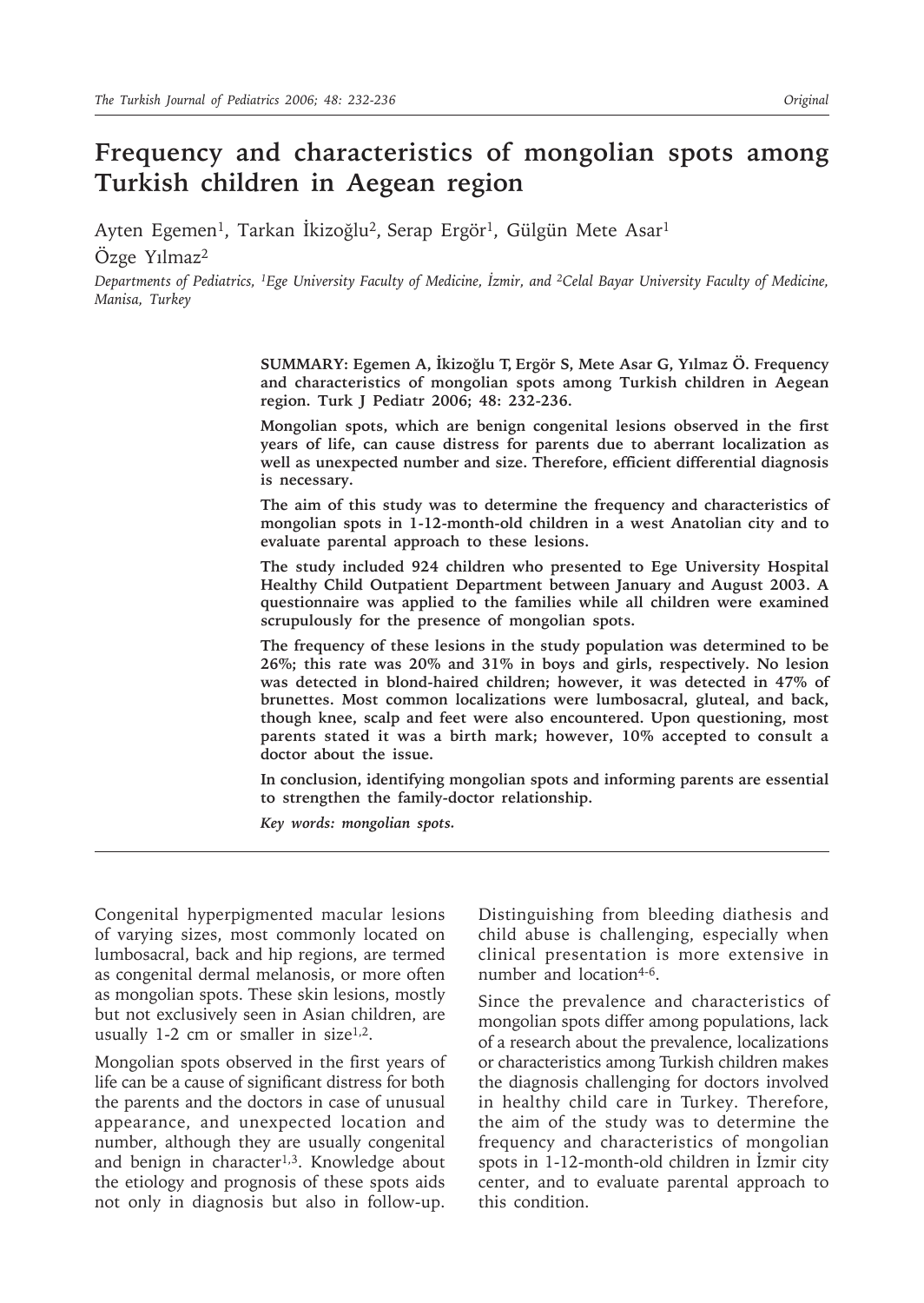### **Material and Methods**

The study was carried out on 924 children between 1-12 months of age who were examined in the Ege University Hospital Healthy Child Outpatient Department during January-August 2003. A questionnaire, which was completed by the responsible doctor while the parents were in the examination room, included information about the education, age, and hair color of the parents, as well as number, age, and sex of the siblings. History of mongolian spots was questioned for each of these individuals. Finally, the mother's attitude towards the spot was evaluated by asking her opinion regarding the cause of the spot and whether or not it represented a disease. Consultations, if any, with a doctor about the issue were also recorded.

Children were carefully examined for the presence of mongolian spots, including the hairy skin, during the systematic physical examination. If a spot was observed, localization, size, color and shape were recorded.

Statistical analysis was done using chi-square test, and p values <0.05 were evaluated as statistically significant.

## **Results**

The frequency of mongolian spots among all children in the present study was found to be 26.0% (in 20.0% of boys and 31.0% of girls, but this difference was not statistically significant, p=0.024). In contrast, it differed significantly between brunettes (47%) and blondes (0%) (p=0.00). Birth weight, gestational week and type of delivery did not have a significant effect  $(p=0.473, p=0.475, p=0.644, respectively)$ (Table I).

Mongolian spots were detected in 57.1% of children who had a sibling with a history of this lesion. This rate was significantly higher than that in children without an affected sibling  $(p=0.00)$ . On the contrary, this spot was present in 40% of children with a parental history of mongolian spot, and this rate was not significantly higher than that of children without a parental history  $(p=0.304)$ (Table II).

Mongolian spots were most commonly observed on lumbosacral (80%), gluteal (35%), and back (18.7%) regions. Less common localizations encountered were hairy skin, knees and feet. Size of the spots ranged between 0.2-12 x

|                         |                 |         |        | Mongolian spot |        |       |             |
|-------------------------|-----------------|---------|--------|----------------|--------|-------|-------------|
|                         |                 | Present |        |                | Absent | Total |             |
| Characteristics of baby |                 | n       | $\%$ * | n              | $\%$ * | n     | p           |
|                         | Male            | 87      | 20.0   | 348            | 80.0   | 435   |             |
| Gender                  | Female          | 153     | 31.3   | 336            | 68.7   | 489   | $p=0.024$   |
|                         | Term            | 216     | 27.0   | 579            | 73.0   | 795   |             |
|                         | Preterm         | 18      | 17.6   | 84             | 82.4   | 102   |             |
| Term                    | Postterm        | 6       | 22.2   | 21             | 77.8   | 27    | p:0.475     |
|                         | C/S             | 135     | 25.0   | 405            | 75.0   | 540   |             |
| Delivery                | Vaginal         | 105     | 27.3   | 279            | 72.7   | 384   | $p = 0.644$ |
|                         | $< 2500$ g      | 24      | 32.0   | 51             | 68.0   | 75    |             |
| Birth weight            | $>2500$ g       | 216     | 25.4   | 633            | 75.6   | 849   | $p = 0.473$ |
|                         | Blond           |         |        | 81             | 100.0  | 81    |             |
| Hair                    | <b>Brunette</b> | 129     | 47.3   | 144            | 52.7   | 273   |             |
| color                   | Brown           | 111     | 19.5   | 459            | 80.5   | 570   | $p=0.00$    |
| Total                   |                 | 240     | 26.0   | 684            | 74.0   | 924   |             |

**Table I.** The Relationship of Mongolian Spot Frequency with Type of Delivery, Sex and Hair Color of 1-12-Month-Old Children in Izmir Area

\*: percentage is taken within the row.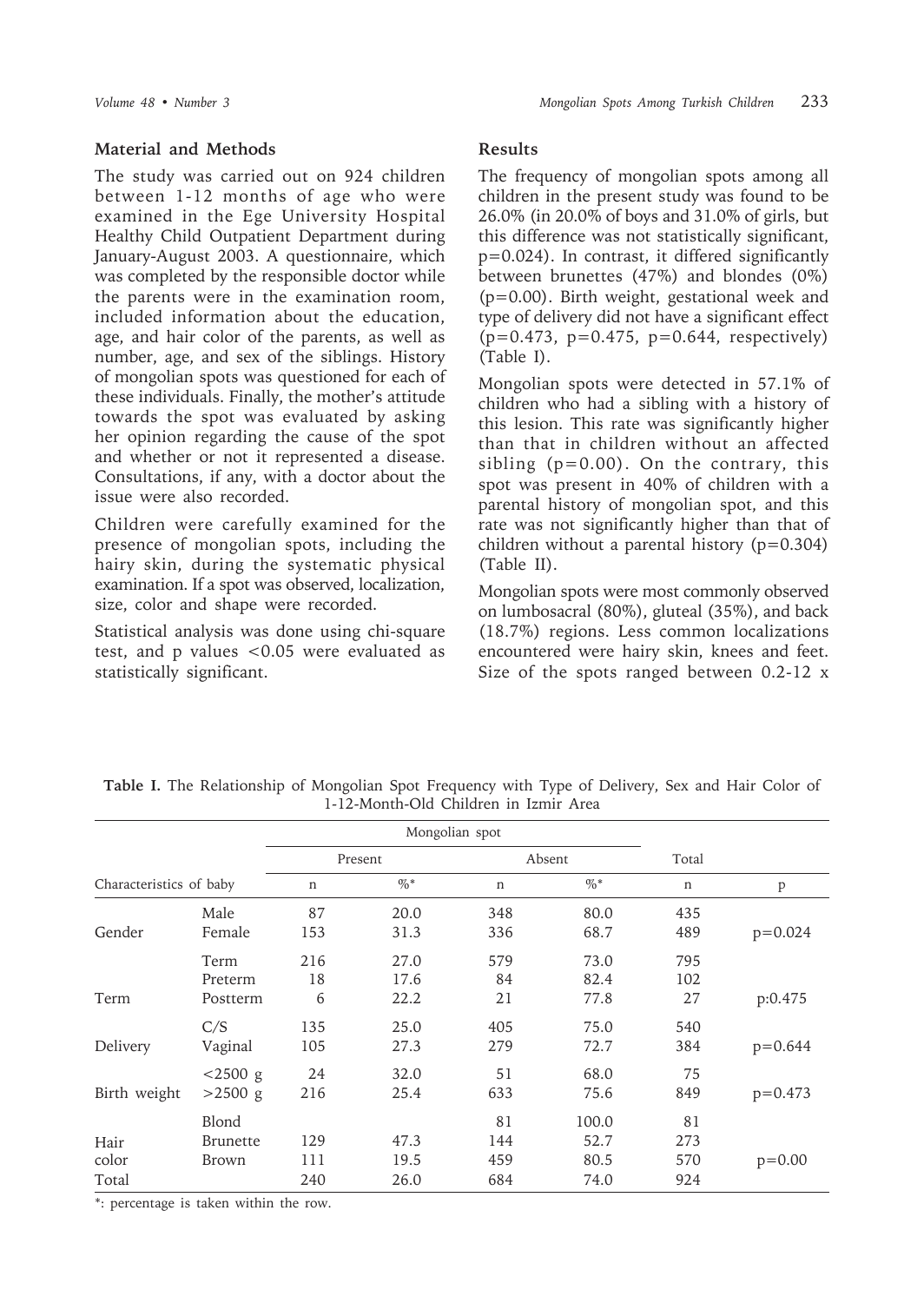|                           |                   |           | Mongolian spot |           |              |           |            |
|---------------------------|-------------------|-----------|----------------|-----------|--------------|-----------|------------|
|                           |                   | Present   |                | Absent    |              | Total     |            |
| Characteristic            | n                 | $\%$      | n              | $\%$      | n            |           |            |
|                           | Present           | 48        | 57.1           | 36        | 42.9         | 84        |            |
| Mongolian spot in sibling | Absent            | 57        | 19.4           | 237       | 80.6         | 294       | $p = 0.00$ |
| Mongolian spot in parent  | Present<br>Absent | 12<br>228 | 40.0<br>25.0   | 18<br>666 | 60.0<br>75.0 | 30<br>894 | $p=0.304$  |

**Table II.** Effect of Presence of Mongolian Spot in Parents and Siblings on Spot Frequency in 1-12-Month-Old Children in İzmir Area

0.3-12 cm (Table III). Most common color of the lesions was observed to be blue-purple followed by blue-gray (Table IV). Moreover, shape did not vary according to the localization (Table IV).

Evaluation of parental approach revealed that mothers believed the spots to be stigma existing from birth (45%). In actuality it is not incorrect to consider the spots as congenital and present from birth. However, 12.5% of the mothers attributed the spots to birth trauma, while 25% had no idea. Interestingly, 10% of the families were distressed enough to visit a doctor about this issue (Table V).

### **Discussion**

"Mongolian spot" is a term used to define the irregular macular areas of blue-to-gray discoloration located on the sacrum of more that 90% of Asian, Hispanic and black children, which tend to regress spontaneously and disappear during childhood<sup>1,7</sup>. Histologically, the lesions are characterized by spindle-shaped melanocytes in the lower layers of the dermis<sup>3</sup>. Ectopic localizations such as dorsal aspects of the hands and feet are encountered especially in Native Americans and these tend to be more permanent<sup>1</sup>. Moreover, there are cases reported to have aberrant lesions; some involving the

|              | Mongolian spots |         |                  |                   |  |  |  |
|--------------|-----------------|---------|------------------|-------------------|--|--|--|
| Localization | n               | $\%$    | Width $X \pm SD$ | Length $X \pm SD$ |  |  |  |
| Lumbosacral  | 192             | 80.0    | $3.6 \pm 3.1$    | $3.7 \pm 4.8$     |  |  |  |
| Gluteal      | 84              | 35.0    | $3.0 \pm 1.8$    | $2.9 \pm 2.1$     |  |  |  |
| Back         | 45              | 18.7    | $2.4 \pm 1.8$    | $3.9 \pm 3.5$     |  |  |  |
| Other        | 21              | 8.8     | $2.4 \pm 1.5$    | $3.1 \pm 1.5$     |  |  |  |
| Total        | $240*$          | 146.7** | $3.3 \pm 2.6$    | $3.5 \pm 3.9$     |  |  |  |

**Table III.** Size of the Mongolian Spots According to Localization

\* Total is less than the total of the rows because some cases had more than one spot.

\*\* Total is above 100% because there were cases which had more than one spot in different localizations.

|                |                                      | Lumbosacral     |                      |                | Gluteal            |               | Back                 |               | Other                |                  | Total                |  |
|----------------|--------------------------------------|-----------------|----------------------|----------------|--------------------|---------------|----------------------|---------------|----------------------|------------------|----------------------|--|
| Characteristic |                                      | n               | $η_0$ β              | n              | $%$ β              | n             | $%$ β                | $\mathbf n$   | $%$ β                | n                | $\%$ *               |  |
|                | Elliptical<br>Irregular              | 123<br>27       | 64.0<br>14.0         | 48<br>12       | 57.1<br>14.3       | 36<br>3       | 80.0<br>6.7          | 6<br>3        | 28.6<br>14.3         | 213<br>45        | 62.2<br>13.2         |  |
| Shape*         | Circular<br>Blue-gray<br>Blue-purple | 42<br>48<br>126 | 22.0<br>25.0<br>65.6 | 24<br>39<br>42 | 28.6<br>46.4<br>50 | 6<br>24<br>21 | 13.3<br>53.3<br>46.7 | 12<br>6<br>12 | 57.1<br>28.6<br>57.1 | 84<br>117<br>201 | 24.6<br>34.2<br>58.8 |  |
| $Color*$       | Other                                | 18              | 9.4                  | 3              | 3.6                |               | 0.0                  | 3             | 14.3                 | 24               | 7.0                  |  |
| Total          |                                      | 192             |                      | 84             |                    | 45            |                      | 2.1           |                      | 240 <sup>a</sup> |                      |  |

**Table IV.** Color Characteristics of the Mongolian Spots According to Localization

<sup>α</sup>: Number of patients with a mongolian spot is less than the total of the rows because some patients had more than one lesion.

\*: Percentage is taken among the values in the column.

<sup>β</sup> : Percentages are taken among the values of each row.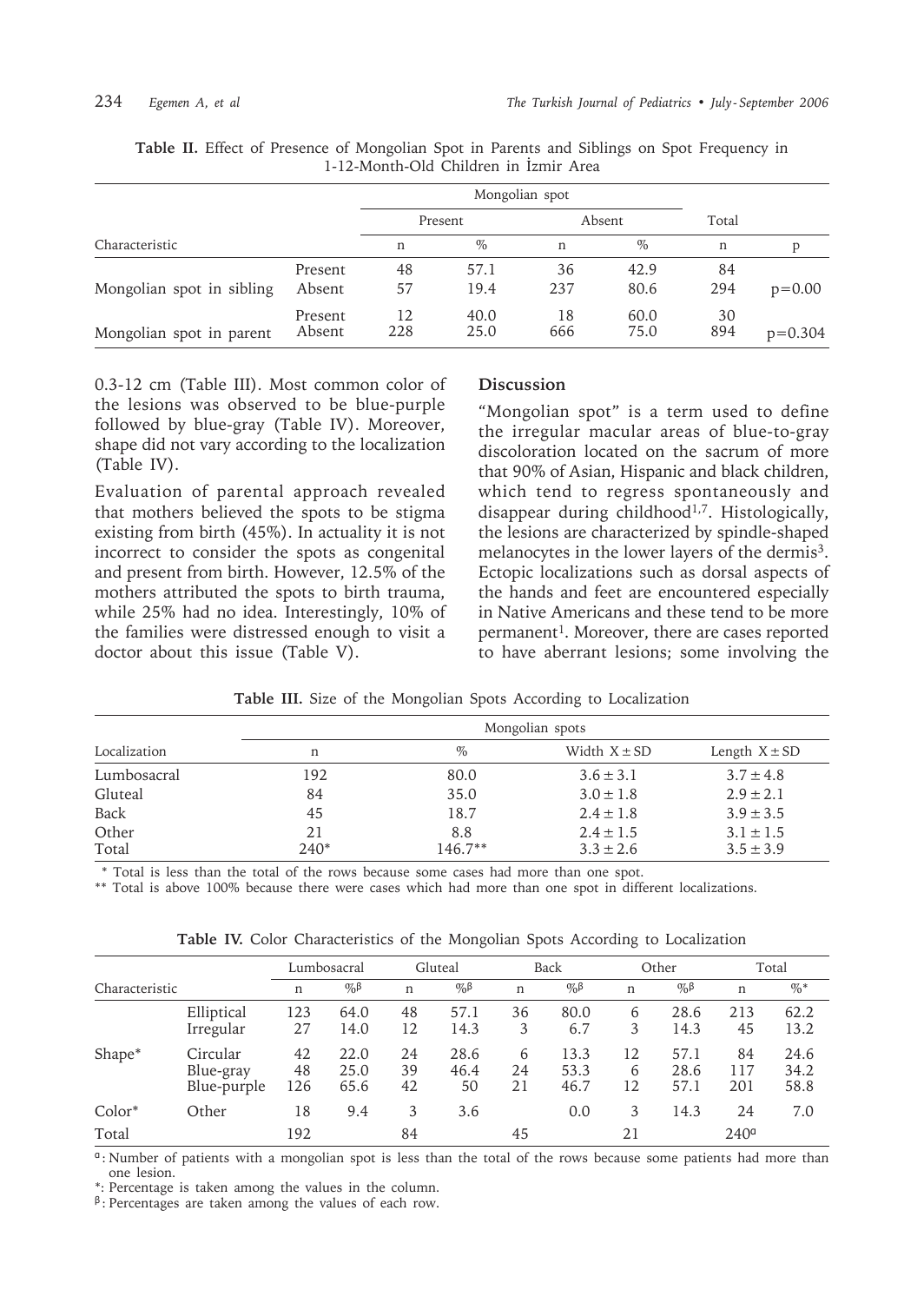| Questions                                           | Responses                              | n    | $\%$ |
|-----------------------------------------------------|----------------------------------------|------|------|
|                                                     | Stigma                                 | 108  | 45.0 |
|                                                     | Trauma during or after labor           | 30   | 12.5 |
|                                                     | Familial                               | 12   | 5.0  |
|                                                     | Due to the diet of the mother or drugs | 15   | 6.25 |
|                                                     | Due to the position of the baby        | 15   | 6.25 |
| • What is the etiology of mongolian spots?          | No knowledge                           | 60   | 25.0 |
|                                                     | Treatable                              | 2    | 0.8  |
|                                                     | Not treatable                          | 2.11 | 87.9 |
| $\triangle$ Does a treatment exist?                 | No knowledge                           | 27   | 11.3 |
|                                                     | Yes                                    | 38   | 15.8 |
| • Have you taken any action about the spot?         | N <sub>o</sub>                         | 202  | 84.2 |
|                                                     | Yes                                    | 24   | 10   |
| $\triangle$ Did you go to the doctor for this spot? | N <sub>o</sub>                         | 216  | 90   |

|  |  |  |  |  |  |  | Table V. Mothers' Responses to Questions about Mongolian Spots* |  |
|--|--|--|--|--|--|--|-----------------------------------------------------------------|--|
|--|--|--|--|--|--|--|-----------------------------------------------------------------|--|

\*Only the mothers of children with a mongolian spot were questioned.

scalp, others involving the temporal area $2,3$ . There are also extensive clinical presentations over most of the body, sparing scalp, face, neck, palms, soles, periumbilical area, genital area and nipples<sup>8</sup>. Although these lesions are usually encountered alone, Igawa et al.9 has reported that mongolian spot in the cleft lip area has been found in some Japanese children. They concluded that this appears in high incidence when the cleft goes beyond the vermillion border. Considering the significant distress associated with misdiagnosis, it becomes essential for health professionals to learn the characteristics of these lesions and guide the parents.

Prevalence has been reported to vary among different populations. In a study done by Onayemi et al.10 in 2001, mongolian spots were reported to be present in 44.7% of 0-14- monthold Nigerian children. This rate decreased with advancing age till none was seen at the age of six years. The frequency among children in the Aegean region, which lies between the values for Hispanic and Caucasian children of 46% and 96%, respectively, is most similar to that of Australian newborns<sup>11,12</sup>. This diversity illustrates the role of ethnic origin on the prevalence of mongolian spots.

The lumbosacral area was the most common localization in the population of the present study carried out in a west Anatolian city (80%). Most common localizations of the spots reported in previous studies were gluteal, sacrococcygeal and lumbar<sup>10</sup>. Similarly, mongolian spots were localized to the sacrococcygeal area in 92.3% of children examined by Tsai et al.13.

Among Chinese children, these lesions were reported to be present in 58% of boys and 53.3% of girls, while the most common localizations were sacrococcygeal, gluteal and lumbar, in order of frequency. Colors were observed to vary from gray-blue to grayblack14. In the present study, most commonly encountered colors of mongolian spots were blue-purple (58.8%) followed by blue-gray (34.2%). Distribution of colors might be attributed to the difference in skin color between Chinese and Turkish children.

Impact of skin and hair color on mongolian spots revealed that spots were present in 47% of brunettes and in none of the blondes. This finding is expected since the histopathology of these spots are related to dendritic cells carrying melanin located in the lower half or two-thirds of dermis<sup>15</sup>.

A unique result of this study was the familial character of this lesion since a significantly higher percentage of children whose sibling had this lesion were positive for a mongolian spot compared to the children whose siblings were unaffected. However, the history of this dermatologic lesion in a parent did not cause a significant change. This can be attributed to the factor of memory and time; the parents may not be aware if they had a mongolian spot themselves, but they remember in the case of their children.

Atypical localization and shape and presence of many mongolian spots necessitate the differential diagnosis from dermatologic diseases as well as from child abuse and